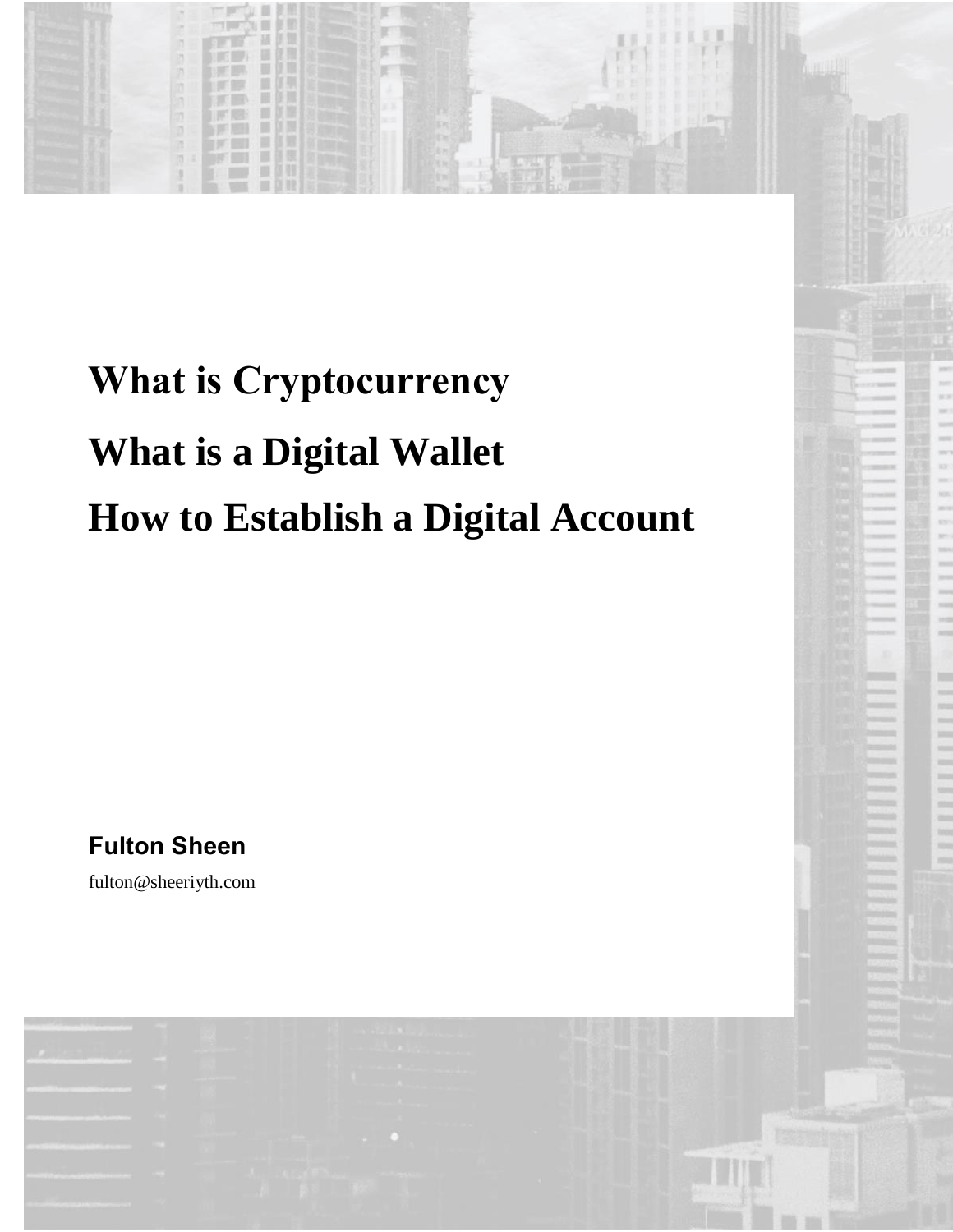## **Digital & Cryptocurrency Basics (5.4.22) Fulton Sheen**

## **VIDEO:** <https://rumble.com/vh29bx-digital-currency-basics.html>

Bitcoin is a crypto/digital currency, its money much like paper currency and it fluctuates against other currencies, both paper and digital. It's a method of legal tender to whoever agrees to accept it, no different than any other currency. There are over 7,800 crypto currencies, with Bitcoin being the most recognizable because it was the first, and in many ways, acts as the unofficial world reserve digital currency.

Most governments have concerns about cryptocurrencies because they can't effectively control, track or tax them and central banks can't manipulate them. Many people consider that to be one of cryptocurrency's most attractive features. Peer to peer crypto transactions enable people to anonymously purchase things with no paper trail, a feature that applies to cash as well. Crypto currency transactions made on digital exchanges which group companies, purchasers and sellers together on platforms can be regulated or banned. In 2017, the IRS ordered Coinbase, the largest crypto currency depository\electronic wallet, to report to them the names and amounts of digital currency purchases over \$20K and earnings of \$600.00 or more.

Initially, crypto currencies were not intended to be an investment, but that is widely how the public and markets are treating them today. When you purchase/exchange your currency into cryptocurrencies, you are getting a digital representation of a currency that has a specific value at that moment. Digital currencies go up and down against other digital currencies, like the USD goes up and down against other paper currencies.

Many people are interested in purchasing crypto currencies, but are uncertain about how to do it and how these currencies really work. There are many companies and crypto brokers who hire themselves out for a fee to instruct people in how to do it. When Bitcoin goes up it really goes up and when it goes down it really goes down. Some people have made a lot of money purchasing it, but most have lost a lot, because, like stocks & bonds, most people have no idea what they're doing. A prudent investor ought not to buy what they don't understand, because they won't know what to buy or when to buy or sell it, may be taken advantage of or simply make a poor decisions. Unfortunately, too many only look at the rapid gains and jump on the band wagon.

Regardless of the volatility, crypto currencies are here to stay and corporations, the markets, the regulators, the IRS and even the banks know it. Physical cash will eventually be replaced by digital currencies and this could happen within as little as two years. China went digital Jan 1, 2022, Australia & Canada said they will be digital by the end of 2024 and the UK just released theirs the second week of April 2022. The EU said they are prepared to go digital at the right time and the Federal Reserve has one ready to go as well.

There are many pros & cons to going digital for companies, global markets, banks, governments and individuals. In a nutshell, the positive side for corporations and governments is the convenience, control and cost effectiveness, as well as making it very difficult for criminal operations like money laundering, drug and human trafficking to transact business. On the negative side, your personal anonymity would be all but eliminated, and if there was a banking and\or economic crisis, you can't withdraw your money and bring it home. The greatest change would be that governments would now be in complete control of everyone's money with no checks & balances or oversight; anyone could be labeled a threat at any time and have their ability to transact instantly blocked. One way to prepare for this change could be to open your own crypto currency account, while there are few regulations. After the change from paper to digital currency occurs, the three main ways to hold cash and transact outside your digital bank account would be gold & silver, bartering goods & services and having an alternative crypto currency account.